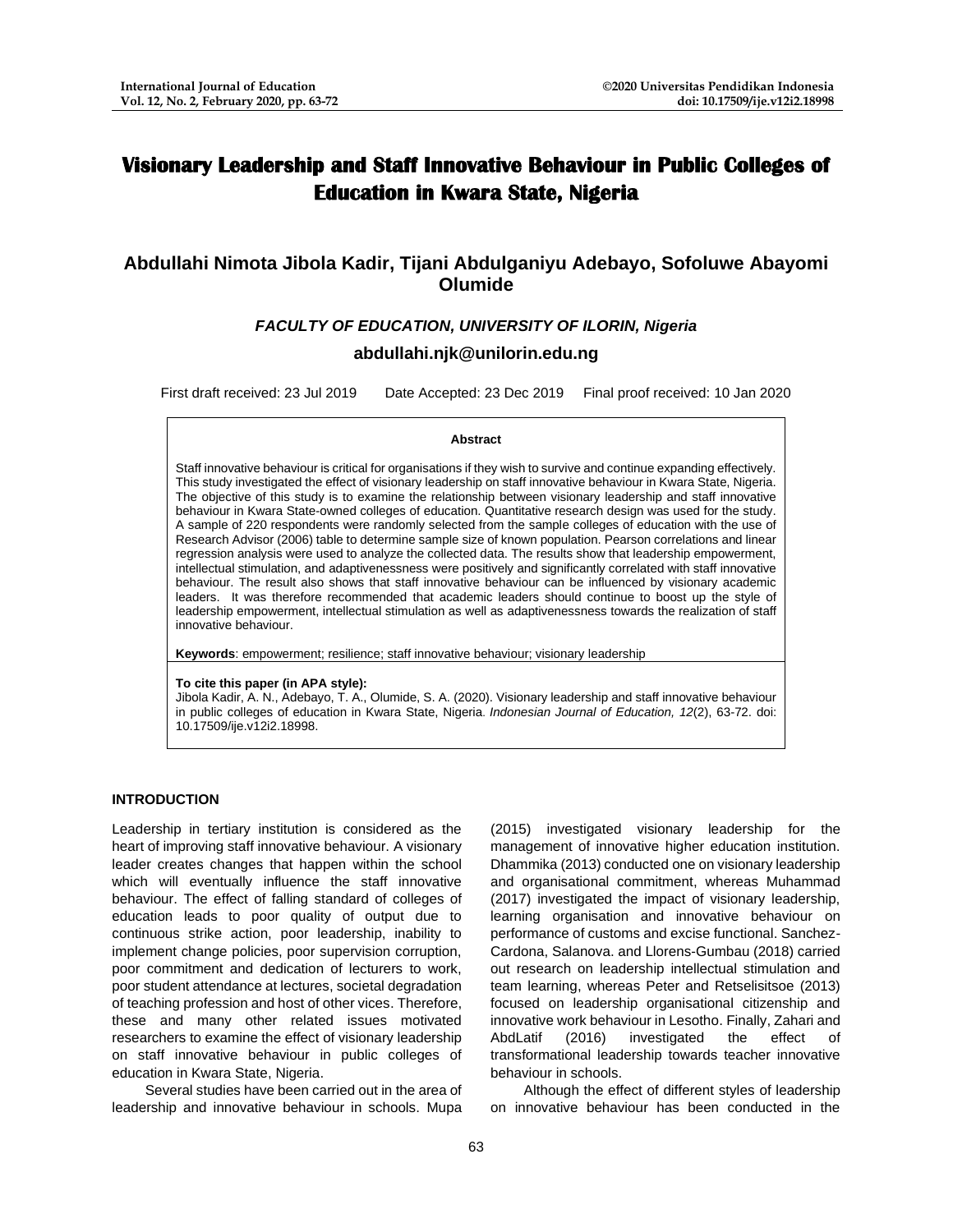previous studies, there is a little, if any, or possibly no research that focused on the effect of visionary leadership on staff innovative behaviour in Nigeria tertiary education. Also, to the researchers' best knowledge, there have been no research in Nigeria so far that have given attention to the empowerment, intellectual stimulation, and adaptiveness as critical indicators to measure visionary leadership as well as using resilience and idea generation as variables to measure staff innovative behaviour. Therefore, this study endeavours to fill the gaps left by the previous scholars.

The following objectives have been formulated to achieve the aim:

- 1) To examine the level of visionary leadership practice in colleges of education in Kwara State, Nigeria.
- 2) To determine the level of staff innovative behaviour in colleges of education in Kwara State, Nigeria.
- 3) To investigate the effect of visionary leadership practice on staff innovative behaviour of colleges of education in Kwara State, Nigeria.
- 4) To investigate the relationship among empowerment, intellectual stimulation and adaptiveness and staff innovative behaviour of colleges of education in Kwara State, Nigeria.

# **Visionary Leadership**

Leadership is the process of influencing other members of a group by motivating, inspiring and directing their activities in order to achieve organisational goals (Khanka, 2009). A visionary leader is one who is concerned with how to move an institution from stagnation to an immense innovative system of education (Almog-Bareket, 2012). A visionary leader is also one with strong background with the ability to see the future and to drive the organisation towards success (Senge, 2006). Visionary leadership in this study is seen as a way by which a leader seeks intellectual ways of managing issues and empowering subordinates to develop and apply new ideas in order to achieve the stated goals and objectives.

Empowerment is an integral part of the overall management process in which authority is delegated to subordinate to carry out activities and involve them in decision-making towards improving and realizing organisational objectives. According to Ahmad and Oranye (2010) empowerment is the process of improving self-efficacy, fostering powerlessness and increasing intrinsic forces among organisational members in order to achieve effective goals and objectives. Empowering leaders display confidence in employees' capacity to achieve result, developing self -management skills through delegation of authority and participative decisionmaking as well as ensuring meaningful work environment (Scott, Hui & Elizebeth, 2013; Ahearne, Mathieu & Rapp,

2005; Dierendonek & Dijkstra, 2012; Camps & Torres, 2011; Seibert, Wang & Courtright, 2011).

Finally, intellectually stimulating leaders are ones who show the degree to which they provide encouragement to their subordinates to seek intellectual ways of solving problems and analyzing situation for the benefit of organisation (Dhammika, 2013). Intellectually stimulating leaders involve employees in the activities which lead them to be creative and innovative (Moss & Ritossa, 2007). Ogala, Skalieh, and Linge (2017) assert that intellectual stimulation enhances effective development of employee commitment to the organisation.

## **Staff Innovative Behaviour**

Staff innovative behaviour involves generation, realization and promotion of new knowledge, skill, and ideas to maximize performance of a group and work role for an organisation. Innovative behaviour is important for all staff in tertiary institutions to meet the present and future educational needs of the modern climate (Jamssen, 2005). Staff innovative behaviour can be viewed as the intentional and application of new idea with a work role in order to benefit the organisation (Jamssen, 2000). Staff innovative behaviour in this study is measured in terms of resilience and idea generation.

McLarnon and Rothostein (2013) view resilience as a dispositional variable linked to positive self-regulatory and coping functions of employee in an organisation. Resilience is defined as a psychological device that enable people to recover from traumatic events. This implies the individual psychological ability to deal with stress in an environment. Resilience can be enhanced directly through empowering leadership behaviour. Mumford (2000) sees idea generation as the realization of something new in solving a problem. This implies that he referred to idea generation as the ability to create new knowledge and skill or construct new way of addressing an issue towards the achievement of organizational objectives. Idea generation staff are individuals who can approach an issue from a different way.

## **Theoretical Framework**

The theoretical framework was based on transformational leadership that was posited by Slocum and Hellriegel (2007). They explained the components of transformational leadership through the dimensions of showing consideration of individual-based support, building intellectual stimulation, motivation and building creative culture, and developing structures. This implies that a leader can influence his/her followers through the leadership behaviour s/he has adopted. Transformational leadership style involves behaviours that become exemplary in planning the future of the institution, inspiring staff on the matters relating to innovation and creativity.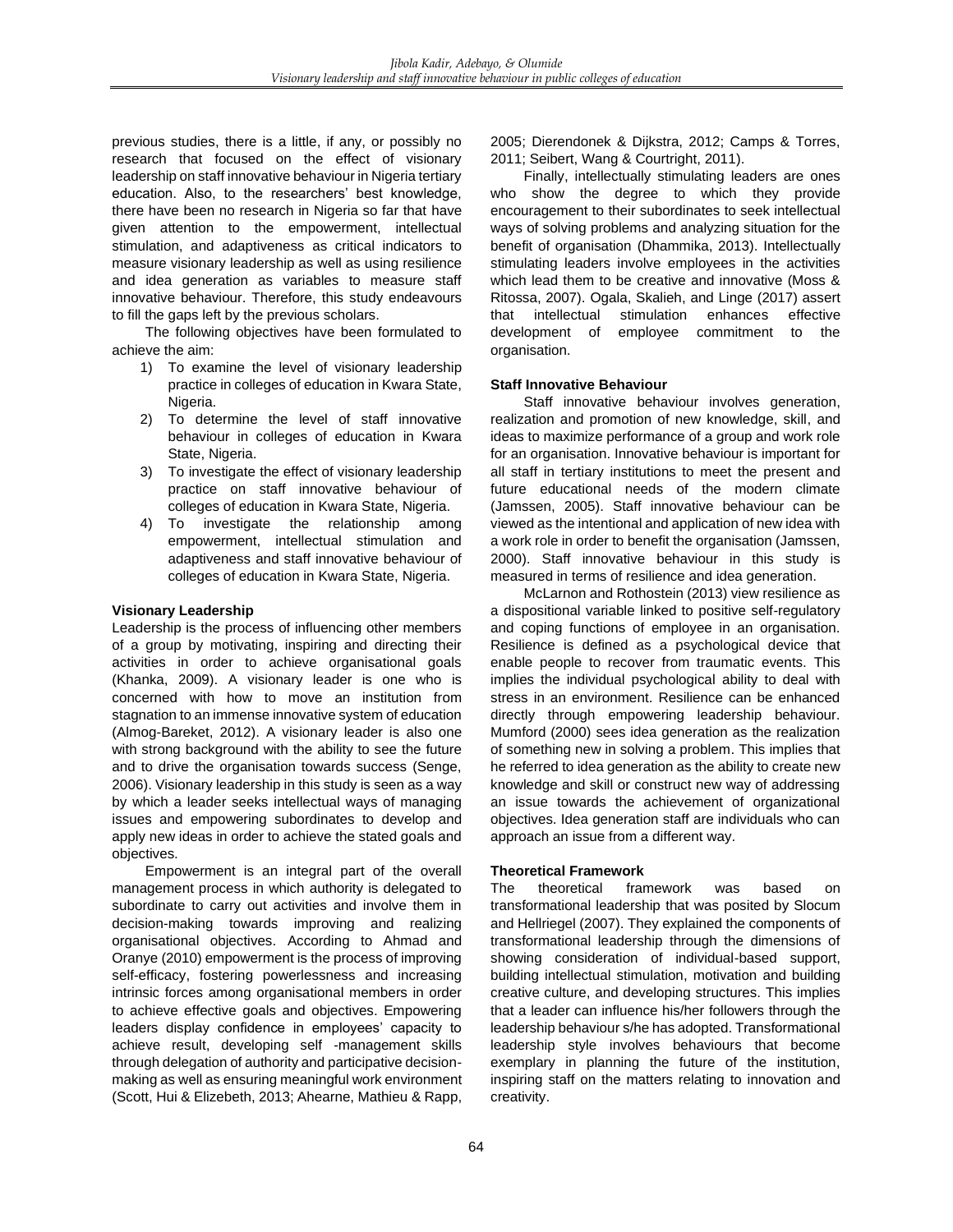The framework can also be applied to the school system. Administrators can build a conducive working environment by being sensitive to the needs of its target audience and providing appropriate training for staff development. Intellectually stimulating leader may also encourage his/her staff to think creatively in solving problems. In addition, an adaptive leader shows the level of moral and ethics in his/her dealing and promoting cooperation among staff. This study is anchored on transformational leadership theory because it focuses on the important requirement of a leader in managing the organisation to create new ideas that are creative and innovative towards achieving the stated goals. It also considered leader as a person that can change important aspects in the organisation through vision action and influence.

### **METHOD**

### **Research Design**

The quantitative research design was used in this study. The design was considered appropriate because it will enable the researcher to determine the interaction that exists among leadership integrity, power sharing, fairness and staff innovative behaviour. It also gives opportunity to obtain opinion of the sample population, analyze the data collected with the use of appropriate data analysis technique and reach a reasonable conclusion about the population from the findings of the study (Mayer, 2013).

### **Population and Sampling**

The population of this study comprises the administrative and teaching staff in three Kwara State-owned colleges of education, Nigeria. The target population comprised 30 administrators and 428 academic staff. The sample of 15 administrators and 205 academic staff were selected with the use of Research Advisor (2006) table of determining the sample size of known population. Multistage sampling technique was used in selecting the respondents in 3 Kwara State owned colleges of education. Purposive sampling technique was used to select 5 administrators in each college of education. Proportional sampling method was used to select 94 out of 197 academic staff in Kwara State college of education, Ilorin, 59 out of 123 academic staff in Kwara State college of education, Oro and 52 out of 108 academic staff in Kwara State college of education (Technical) Lafiaji. Stratified random sampling technique was used to select the sample of 220 respondents, in order to ensure that every member of the population has equal rights and chance of being selected. The procedure thus ensured that all categories of staff in the university are represented in this study (Creswell & Creswell, 2017).

### **Instrument**

The research instrument for the present study comprised an adapted questionnaire from earlier studies by Shahab, Sobari and Udin (2018) on empowerment and Ogala, Sikalieh and Linge (2017) on intellectual stimulation and adaptivenessness under visionary leadership. A total number of 35 items were used to measure visionary leadership with three subscales: empowerment (12 items), intellectual stimulation (11 items) and adaptiveness (12 items). The items of questionnaire regarding staff innovative behaviour were concluded from King (2010) on resilience, Mumford (2000) on idea generation, also Zhou and George (2001) on staff tolerance of ambiguity. It comprised 25 items with three components; resilience (10 items), idea generation (5 items) and tolerance of ambiguity (10 items). The instrument utilized a five-point Likert scale (5= strongly agree;  $4 = \text{agree}$ ;  $3 = \text{neutral}$ ;  $2 \text{ disagree}$ ;  $1 = \text{strongly}$ disagree).

### *Reliability and Validity*

Cronbach's alpha was used to test the reliability of the items. As shown in Table 1, the value for Cronbach's alpha for this study was proven to be reliable.

Table 1 Reliability test for Visionary Leadership

| INGIRIOIIIN NGC IOI VIGIOIRIV EGUUGIOIIID |             |                  |                        |  |  |
|-------------------------------------------|-------------|------------------|------------------------|--|--|
| Variables                                 | No of Items | Cronbach's Alpha | <b>Decision</b>        |  |  |
| Empowerment                               |             | 0.82             | All items are reliable |  |  |
| Intellectual Stimulation                  |             | 0.78             | All items are reliable |  |  |
| Adaptiveness                              |             | 0.84             | All items are reliable |  |  |

Table 1 shows that there are 12 items under empowerment of visionary leadership. The value of the Cronbach's alpha for these 12 items is 0.82. Furthermore, there are 11 items under intellectual stimulation with Cronbach's alpha of 0.78 and 12 items of adaptiveness with Cronbach's alpha of 0.84. According to George and Mallery (2001), values above .7 are

considered reliable and values above .8 are preferable and represent a good reliability. The Cronbach's Alpha values for all the 3 indicators of visionary leadership were around 0.80. Therefore, the values show very good internal consistency reliability for scale and all the 35 items in the questionnaire are found to be reliable.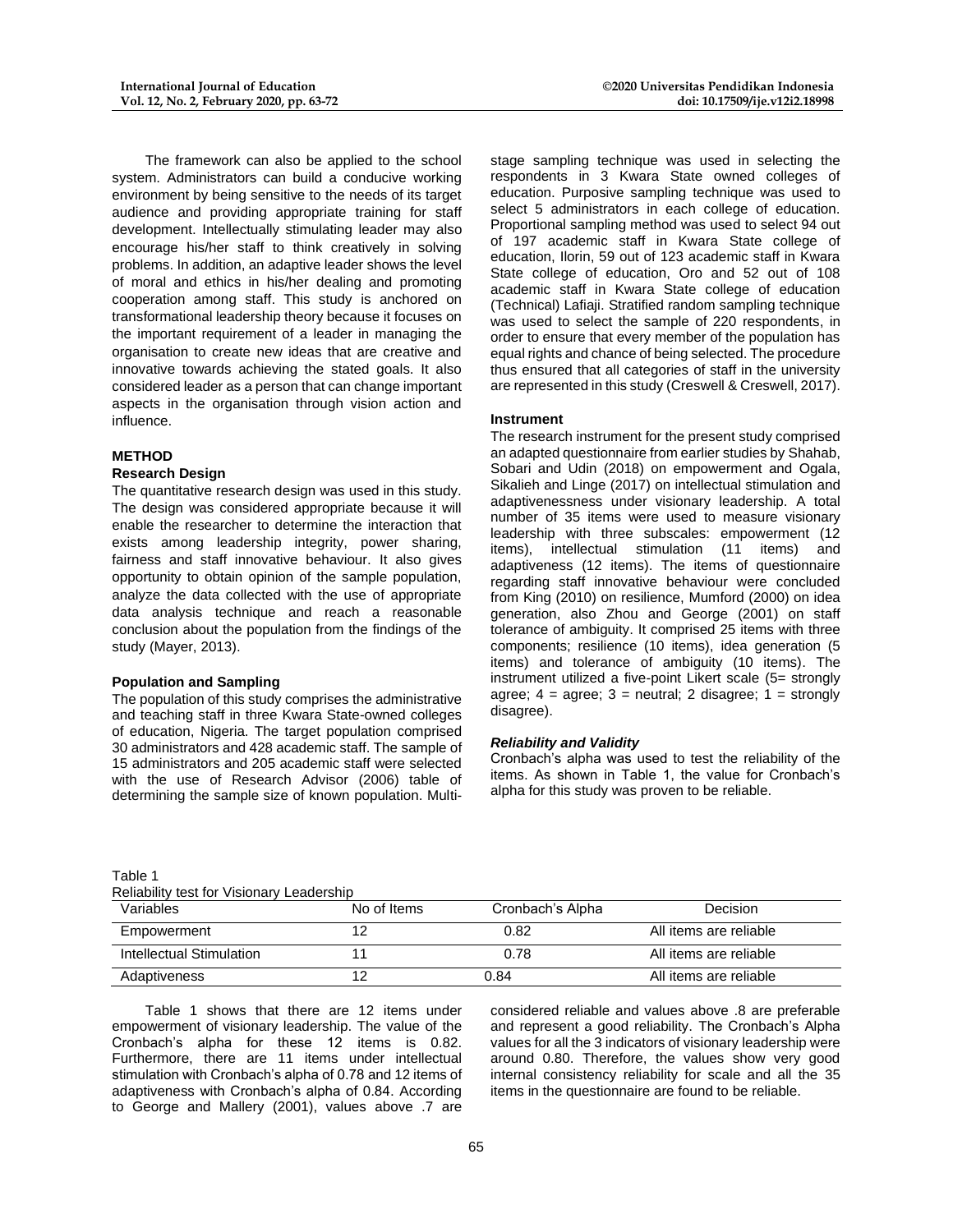The three main indicators of staff innovative behaviour are resilience, idea generation, and tolerance of ambiguity to measure staff innovative behaviour. The Cronbach's value for resilience is 0.76 for 10 number of items. In addition, 5 items from idea generation of staff innovative behaviour have Cronbach's alpha of 0.78 and 10 items from tolerance of ambiguity has Cronbach's alpha of 0.82. Therefore, all instrument items for staff innovative behaviour used in this study are reliable. The instrument was validated by two experts in the department of educational management and two experts in test and Measurement in faculty of education, University of Ilorin, Nigeria. The amendment of items by rephrasing the statement was done according to opinions from four academic staff who reviewed the instrument.

### **Data Collection Process**

The data were collected from respondents (administrators & academic staff) using questionnaire. The questionnaires were distributed to respondents with the help of three trained research assistants. To guarantee optimal response rate, the objectives of the research and instructions on how to respond to questions were clearly explained to respondents. This effort enhanced full participation of the respondents. The exercise of data collection was smoothly completed within two weeks since questionnaires were personally administered by researchers, trained research assistants

### Table 2

# Demographic Profile of the Respondents

and with the help of colleagues in the three Kwara Stateowned colleges of education.

### **Data Analysis**

Data collected for this study were analysed using descriptive and inferential analysis techniques. Statistical Package for Social Sciences (SPSS version 23) was used for statistical analysis. Descriptive statistics using mean and standard deviation was used to answer the research objectives which are aimed at analyzing academic staff perception on visionary leadership based on three sub constructs namely empowerment, intellectual stimulation and adaptiveness while the second objective was aimed at analyzing administrators' perception on staff innovative behaviour based on three sub constructs of resilience, ideas generation and tolerance of ambiguity. On the other hand, Pearson product moment correlation statistical and linear regression analysis were used to test the hypotheses.

### **RESULTS**

This section presents a comprehensive result of the analysis made from the data collected in this study. It starts with an analysis of the demographic information of respondents who participated using descriptive statistics.

#### **Demographic Profile of Respondents**

|                    |                   | $N = 220$ | Percentage (%) |
|--------------------|-------------------|-----------|----------------|
| Gender:            | Female            | 98        | 44.5%          |
|                    | Male              | 122       | 55.5%          |
|                    |                   | 220       | 100%           |
| Age:               | $21 - 30$         | 34        | 15.5%          |
|                    | $31 - 40$         | 140       | 63.6%          |
|                    | 41-50             | 30        | 13.6%          |
|                    | 51 above          | 16        | 7.3%           |
|                    |                   | 220       | 100%           |
| Qualification:     | <b>HND</b>        | 05        | 2.3%           |
|                    | Bachelor's degree | 130       | 59%            |
|                    | Master's degree   | 80        | 36.4%          |
|                    | Ph.D.             | 05        | 2.3%           |
|                    |                   | 220       | 100%           |
| Year of Experience | 1-5 years         | 28        | 12.7%          |
|                    | 6-10 years        | 68        | 30.9%          |
|                    | 11-15 years       | 92        | 41.8%          |
|                    | 16-20 years       | 20        | 9.1%           |
|                    | 21years above     | 12        | 5.5%           |
|                    |                   | 220       | 100%           |

Table 2 shows the demographic information of respondents that participated in this study. From the table, 98 respondents (44.5%) are female and 122 respondents are male (55.5%). In terms of average age of the respondents, majority (140) of the respondents (63.6%) are between ages 31-40 years. Based on

qualification of the respondents, majority (130 respondents or 59%) are bachelor's degree holders while 5 (2.3%) are PhD holders. In the aspect of year of experience, the majority (92 respondents or 41.8%) have 11-15 years of experience, while 12 respondents (5.5%) have over 20 years' experience in the sample university.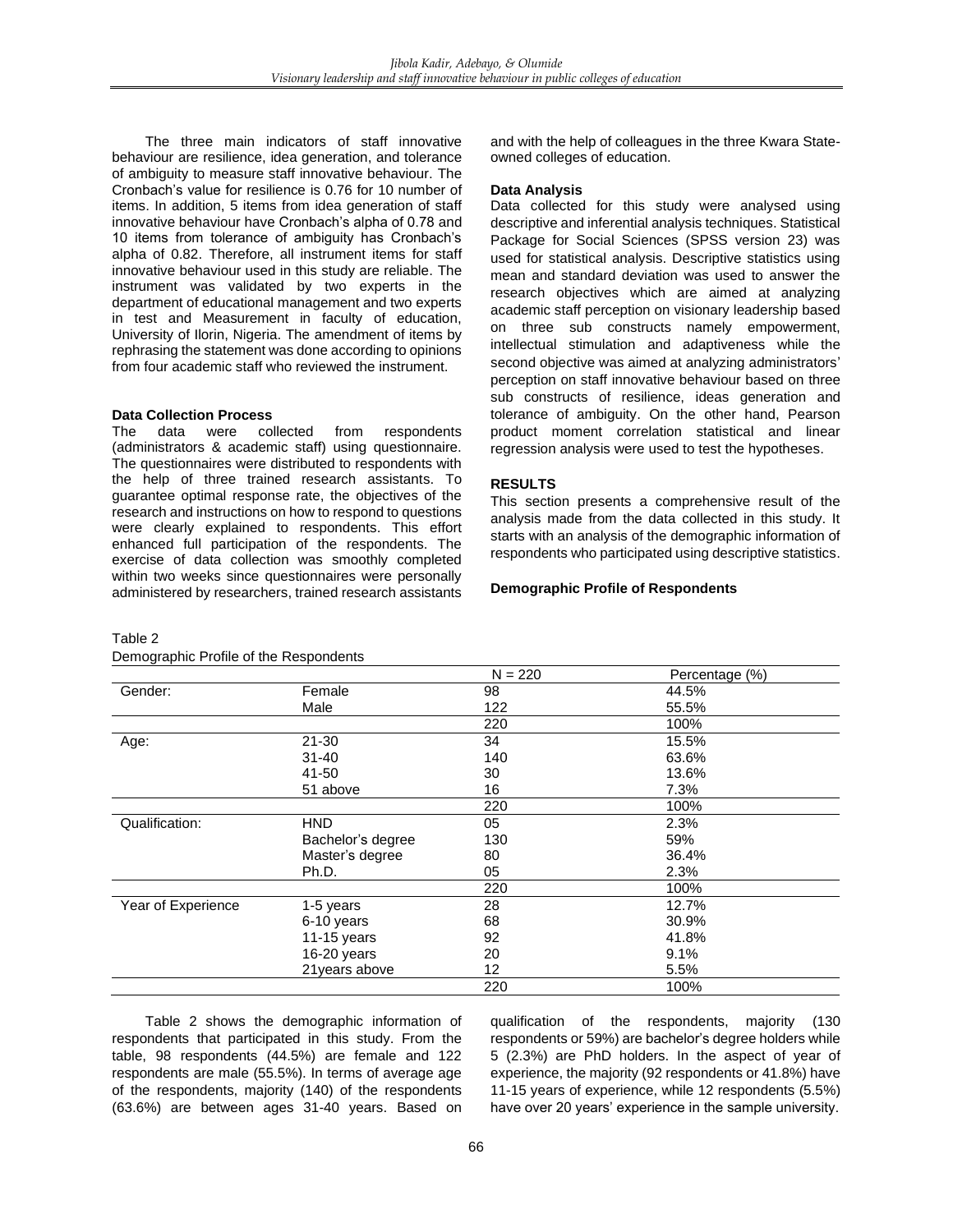# **Level of Visionary Leadership**

Table 4 presents the mean and standard deviation for each measurement of visionary leadership and overall result for level of visionary leadership practice.

### Table 3

Level of Visionary Leadership Practice

| Variables                                   | Mean | <b>Standard Deviation</b> | Level    |
|---------------------------------------------|------|---------------------------|----------|
| level of Empowerment                        | 2.95 | 0.968                     | Moderate |
| Level of Intellectual Stimulation           | 2.92 | 0.967                     | Moderate |
| Level of Adaptiveness                       | 2.93 | 0.966                     | Moderate |
| Overall Level Visionary Leadership Practice | 2.93 | 0,967                     | Moderate |

Table 3 shows that the overall level of visionary leadership practice is moderate with mean score of 2.93 and standard deviation of .967. This indicated that most of the staff perceive their leaders as giving them a moderate level of visionary behaviour in terms of

empowerment, intellectual stimulation and adaptiveness in Kwara State owned colleges of education.

### **Level of Staff Innovative Behaviour**

This section explains the mean and standard deviation value that shows the level of staff innovative behaviour.

#### Table 4

Level of Staff Innovative Behaviour

| Variables                                     | Mean | <b>Standard Deviation</b> | Level    |
|-----------------------------------------------|------|---------------------------|----------|
| Level of resilience                           | 2.92 | 0.966                     | Moderate |
| Level of ideas generation                     | 2.86 | 0.984                     | Moderate |
| Level of tolerance of ambiguity               | 2.93 | 0.970                     | Moderate |
| Staff<br>Overall<br>Level<br>Innovative<br>0f | 2.90 | 0.973                     | Moderate |
| Behaviour                                     |      |                           |          |

The analysis presented in table 4 presents the mean and standard deviations for all levels of staff innovative behaviour in terms of resilience, idea generation, and tolerance of ambiguity. The overall result of staff innovative behaviour is at moderate level (Mean = 2.92,  $SD = 0.973$ ).

#### **Hypotheses Testing**

- $Ho<sub>1</sub>:$  There is no significant relationship between empowerment leadership and staff innovative behaviour.
- H<sub>o2</sub>: There is no significant relationship between intellectual stimulation leadership and staff innovative behaviour.
- Ho<sub>3:</sub> There is no significant relationship between adaptiveness leadership and staff innovative behaviour.
- Ho4: There is no significant relationship among empowerment, intellectual stimulation and adaptiveness and staff innovative behaviour.

Pearson product moment correlation statistic was used to analyze the relationship between independent and dependent variables.

Ho<sub>1</sub>: There is no significant relationship between empowerment leadership and staff innovative behaviour.

### Table 5

Correlational Analysis for Empowerment Leadership and Staff Innovative Behaviour

|                    |                   |                            | <b>Empowerment</b> | <b>Staff Innovative Behavior</b> |
|--------------------|-------------------|----------------------------|--------------------|----------------------------------|
| <b>Empowerment</b> |                   | Pearson correlation        |                    | $.830**$                         |
|                    |                   | Sig.                       |                    | .000                             |
|                    |                   | (2-tailed)                 |                    |                                  |
|                    |                   |                            | 220                | 220                              |
| <b>Staff</b>       | <b>Innovative</b> | <b>Pearson Correlation</b> | $.830**$           |                                  |
| <b>Behaviour</b>   |                   |                            |                    |                                  |
|                    |                   | Sia                        | 000                |                                  |
|                    |                   |                            |                    |                                  |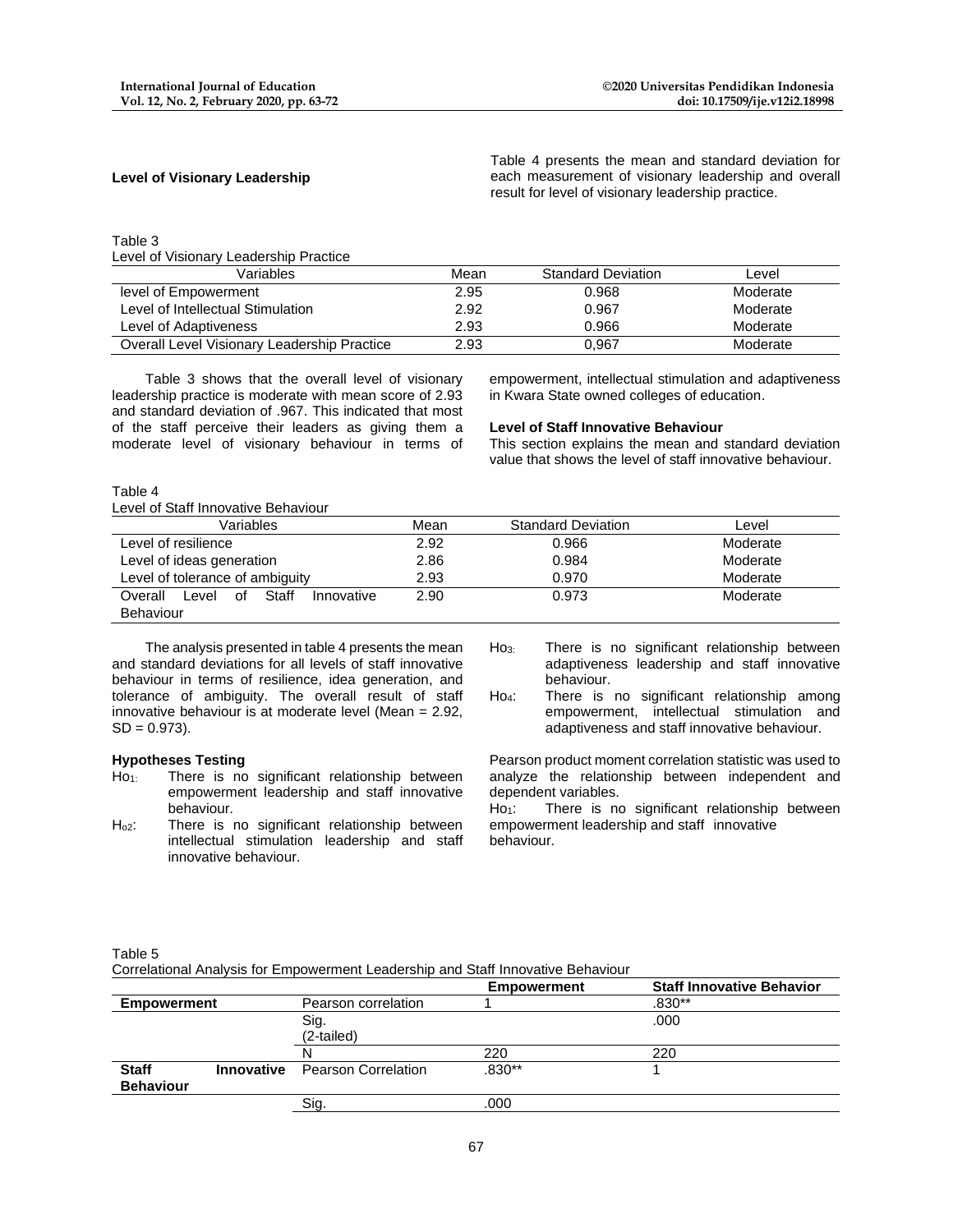Table 5 indicates that empowerment has a significant and positive relationship with staff innovative behaviour with calculated *R*-value = .830; p < .000. This shows that there is a significant and positive relationship between empowerment leadership and staff innovative behaviour in Kwara State owned colleges of education. Therefore, the hypothesis which state that there is no

significant relationship between empowerment leadership and staff innovative behaviour is rejected.

Ho<sub>2</sub>: There is no significant relationship between intellectual stimulation leadership and staff innovative behaviour.

Table 6

| Correlational Analysis for Intellectual Stimulation Leadership and Staff Innovative Behaviour |  |
|-----------------------------------------------------------------------------------------------|--|
|-----------------------------------------------------------------------------------------------|--|

|                                  |                   |                            |          | Intellectual Stimulation Staff Innovative Behavior |
|----------------------------------|-------------------|----------------------------|----------|----------------------------------------------------|
| <b>Intellectual Stimulation</b>  |                   | <b>Pearson Correlation</b> |          | $.870**$                                           |
|                                  |                   | Sig.<br>(2-tailed)         |          | .000                                               |
|                                  |                   | N                          | 220      | 220                                                |
| <b>Staff</b><br><b>Behaviour</b> | <b>Innovative</b> | <b>Pearson Correlation</b> | $.870**$ |                                                    |
|                                  |                   | Sig.<br>(2-tailed)         | .000     |                                                    |
|                                  |                   | N                          | 220      | 220                                                |

Table 6 indicates that intellectual stimulation leadership has a significant and positive relationship with staff innovative behaviour with calculated r-value = .870; p < .000. This shows that there is a significant and positive relationship between intellectual stimulation leadership and staff innovative behaviour in Kwara State owned colleges of education. Therefore, the hypothesis which state that there is no significant relationship between intellectual stimulation leadership and staff innovative behaviour is rejected.

Ho<sub>3</sub>: There is no significant relationship between adaptiveness leadership and staff innovative behaviour.

*Table 7*

*Correlational Analysis for Adaptiveness Leadership and Staff Innovative Behaviour*

|                                  |                   |                            | <b>Adaptiveness</b> | <b>Staff Innovative Behaviour</b> |
|----------------------------------|-------------------|----------------------------|---------------------|-----------------------------------|
| <b>Adaptiveness</b>              |                   | Pearson Correlation        |                     | .679**                            |
|                                  |                   | sig.<br>(2-tailed)         |                     | .000                              |
|                                  |                   | N                          | 220                 | 220                               |
| <b>Staff</b><br><b>Behaviour</b> | <b>Innovative</b> | <b>Pearson Correlation</b> | $.679**$            |                                   |
|                                  |                   | Sig.<br>(2-tailed)         | .000                |                                   |
|                                  |                   | N                          | 220                 | 220                               |

Table 7 indicates that adaptiveness leadership has a significant and positive relationship with staff innovative behaviour with calculated r-value = .679;  $p < .000$ . This shows that there is a significant and positive relationship between adaptiveness leadership and staff innovative behaviour in Kwara State owned colleges of education. Therefore, the hypothesis which state that there is no significant relationship between adaptiveness leadership and staff innovative behaviour is rejected.

Ho4: There is no significant relationship among empowerment, intellectual stimulation and adaptiveness

and staff innovative behaviour of colleges of education in Kwara State, Nigeria

Table 8

### *Linear Regression Analysis*

This part explains the linear regression finding that measures the visionary leadership practice variables on staff innovative behaviour in colleges of education in Kwara State, Nigeria.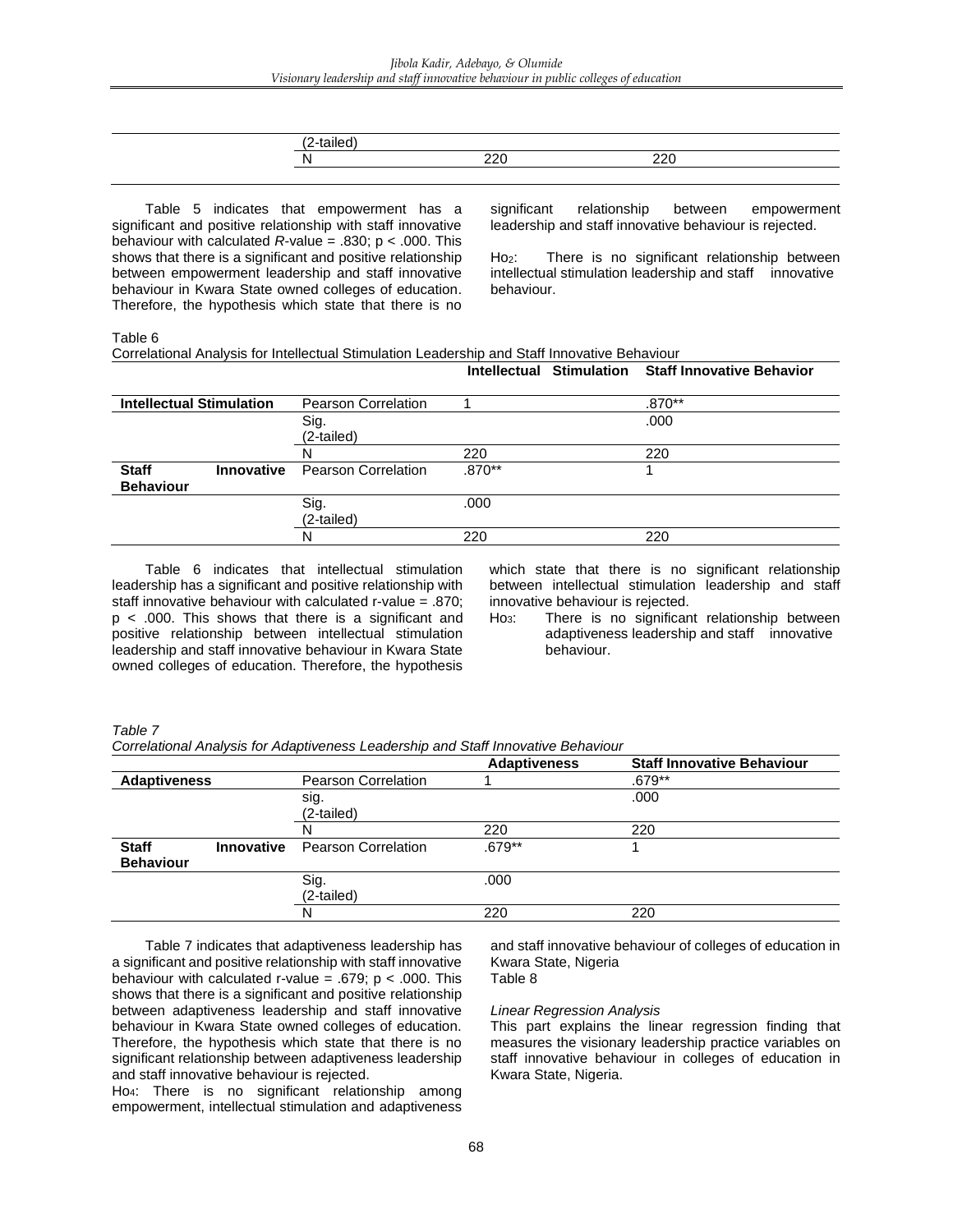Table 8

|  |  | Linear Regression of visionary Leadership and Staff Innovative Behaviour |
|--|--|--------------------------------------------------------------------------|

| Model |                | uare<br> | <b>Adiusted R Square</b> | Std<br><b>Error of the Estimate</b> |
|-------|----------------|----------|--------------------------|-------------------------------------|
|       | $\lambda$<br>. | 0.602    | 0.589                    | 0.384                               |
|       |                | .        | .                        |                                     |

a. Predictors: (constant), Empowerment, Intellectual Stimulation, Adaptivenes

Table 8 shows the value of visionary leadership on staff innovative behaviour. Regarding of R Square value that ethical leadership practice has effect on staff innovative behaviour with 85.4 by staff regarding of R

square value from the table. Therefore, the result showed that visionary leadership practiced by the administrators can give effect on staff innovative behaviours.

Table 9

| Linear Regression Coefficients for Visionary Leadership and Staff Innovative Behaviour |  |  |
|----------------------------------------------------------------------------------------|--|--|
|----------------------------------------------------------------------------------------|--|--|

| Model                    | <b>Unstandardized</b><br>coefficients |                   | <b>Standardized</b><br>coefficients |       | Sig   |
|--------------------------|---------------------------------------|-------------------|-------------------------------------|-------|-------|
|                          | в                                     | <b>Std. Error</b> | <b>Beta</b>                         |       |       |
| (Constant)               | 1.020                                 | 0.221             |                                     | 9.515 | 0.000 |
| Empowerment              | 0.373                                 | 0.236             | 0.141                               | 1.577 | 0.116 |
| Intellectual Stimulation | 0.148                                 | 0.244             | 0.055                               | 0.608 | 0.544 |
| Adaptiveness             | 0.143                                 | 0.177             | 0.061                               | 0.808 | 0.420 |

a. Dependent Variable: Staff Innovative Behaviour

Table 9 displays results of linear regression model, in which standard regression weight of the beta coefficient value for visionary leadership was 1.020 which indicated that the increase in visionary leadership practice by administrators is responsible for an increase in staff innovative behaviour. The results also show that visionary leadership and staff innovative behaviour were positively related. *T*-test of 9.515 was sufficiently high with corresponding p-value of 0.000. Thus, in comparison, empowerment has the highest effect (Beta=0.141) followed by adaptiveness (Beta=0.061) and intellectual stimulation (Beta=0.055). In summary, there is positive and significant relationship among visionary leadership in terms of empowerment, intellectual stimulation, adaptiveness and staff innovative behaviour.

## **DISCUSSION**

The results of this study highlighted the moderate level for empowerment, intellectual stimulation and adaptiveness, based on the perception of respondents. The aim of colleges of education is to develop and impact proper values for the survival of the citizens and society. Thus, it is the responsibility of administrators to display fearlessness and energizing vision that will invigorate innovative behaviour among staff.

The results of this study revealed that leadership empowerment has enormous impact on staff innovative behaviour. This implies that a visionary leader provides opportunity for learning and professional development and incentive system to promote the behaviours necessary to implement their strategic vision, delegates and distributes assignment as a way of empowering staff, provides appropriate guidance and direction based on people's capacities, fosters a sense of purpose, and helps staff find meaning in their work as well as promoting a sense of control and self-confidence in staff. This study

supports the claims of Madhavan (2014), Berraies, Chaher, and Benyahia (2014), Mushipe (2011) amd Hamad (2010) who emphasized that there is a strong and positive relationship between empowerment and employees' innovative behaviour. In addition, the results correspond with the position of Ahearne, Mathieu and Rapp (2005) that leadership empowerment has great influence on peoples' satisfaction and performance.

The result of second hypothesis testing shows that leadership intellectual stimulation has a significant relationship with staff innovative behaviour. This result shows that intellectually stimulating leaders who develop those values that will strengthen institution functioning, change institution culture by implementing new ideas, as well as stimulating staff to challenge assumption and see the world in new ways, tend to improve staff innovative behaviour. This result conforms that of Cheung and Wong (2011) who found that intellectual stimulating leadership style energises employees to seek innovative approaches to their work. This result further agrees with Sauchez-Cardona, Salanova and Llorens-Gumbau (2018) that there is a strong relationship and effect that intellectual has on team learning and team position. Finally, the result concurs with Masi and Cooke (2000) who found that intellectually stimulating leadership style of managers led to employees being more innovative, committed and less stressed in dealing with organisational growth.

However, this finding disagreed with Janssi and Dionne (2003) as well as Wilson-Evered, Dall and Neale (2001) who found that intellectually stimulating leadership style has negative effect on staff innovative behaviour in an organisation. Similar disagreement is also found with the result of Choi, Wan-Mardhia, Tan and Low (2014) who argued that there is no significant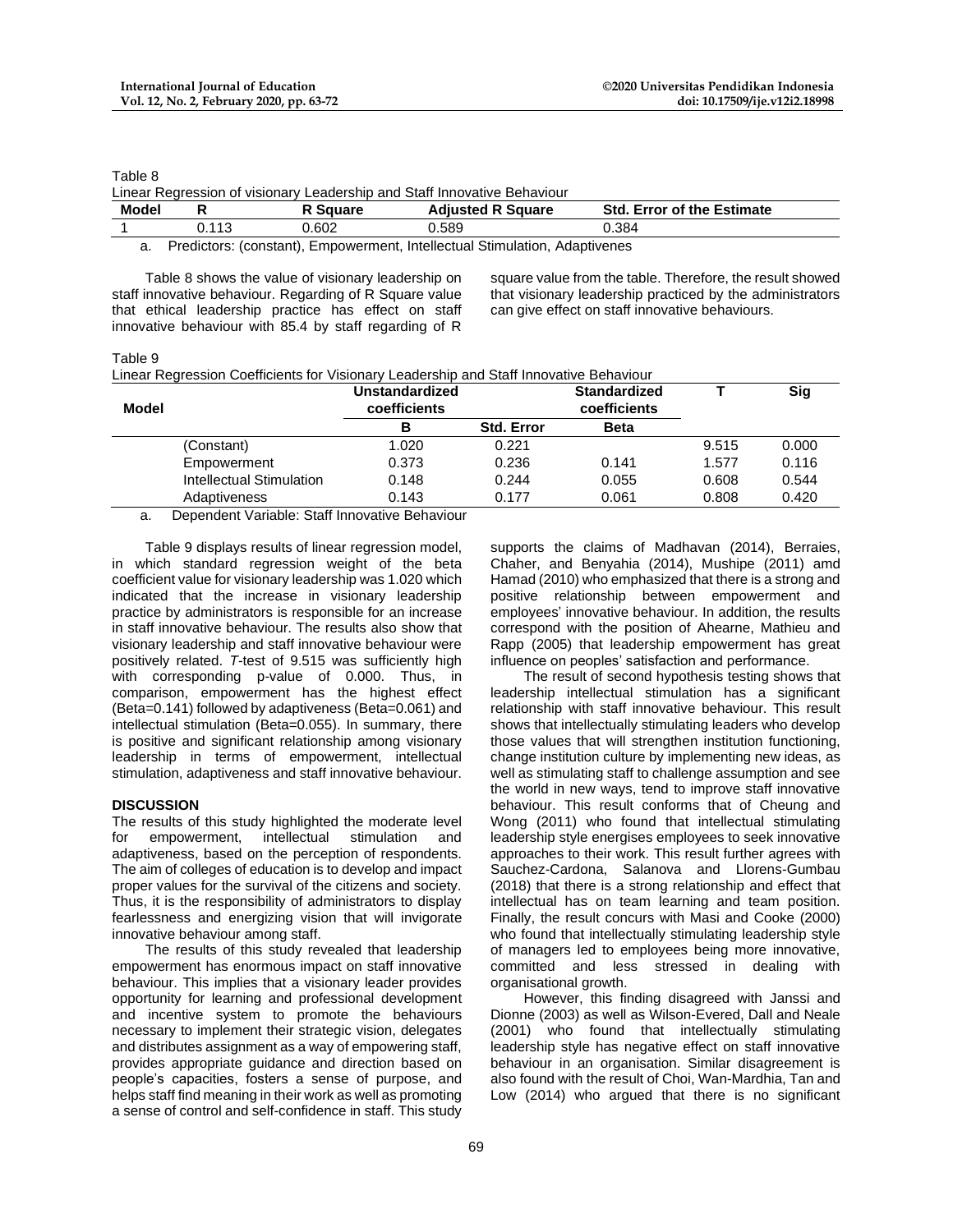relationship between intellectual stimulation and employee job satisfaction.

The result from hypothesis three revealed that adaptiveness leadership has a positive effect on staff innovative behaviour. This implies that whenever the leader stays optimistic and uses positive message in achieving organisational goals, displays flexible problemsolving styles, acts differently in relation to circumstances, maintains definite standard of performance as well as demonstrates interpersonal adaptability in order to create an enduring institution that continues to operate efficiently and effectively for long period of time tend to enhance staff innovative behaviour. This finding is in line with Coulombe (2015) that adaptiveness and leadership skills are key elements of organisational innovation.

Finally, the result of regression analysis revealed that there is a positive relationship between visionary leadership and staff innovative behaviour in colleges of education in Kwara State, Nigeria. This is an indication that improvement on the indices (empowerment, intellectual stimulation and adaptiveness) of visionary leadership in managing colleges of education has a positive chance of achieving staff innovative behaviour. The finding of this study conforms to Muhammad (2017) that visionary leadership has a direct and strong effect on staff innovative behaviour. Research has consistently shown that staff can produce better results provided they are well led (Bello, 2012). Adebayo, Simin and Megat (2018) considered leadership style as a major influence on the performance of organizations, and staff. This implies that qualities and behaviours displayed by the leader fosters and encourages staff innovative behaviour.

## **CONCLUSION & RECOMMENDATIONS**

The results of this study will be of benefit to academic leaders, staff, government and stakeholders of education. The practical implication of this study includes revealing visionary leadership indicators that can influence staff innovative behaviour. The research shows that visionary leadership enhances staff innovative behaviour. This finding may also help academic leaders, government, and stakeholders to review their behavioural style as they could be mindful of which indicators from visionary leadership are suitable in dealing with staff in order to improve innovative behaviour. Furthermore, this study would encourage lecturers to recognize their crucial parts in supporting the leaders to be effective in visionary leadership towards having positive standard and significant effect on innovative behaviour.

Based on the findings, it is recommended that academic leaders continue to boost up the style of leadership empowerment by providing a supportive and encouraging environment of work, opportunity for learning and professional development, incentive system to promote the behaviours necessary to implement their strategic vision, delegate and distribute assignment as a

way of empowering staff, provides appropriate guidance and direction based on people's capacities, fostering a sense of purpose and helping staff find meaning in their work as well as promoting a sense of control and selfconfidence in staff. In addition, leaders should improve strategic thinking skills (intellectually stimulating skills) by motivating the employees on creativity, innovation, improvement, development and learning, stimulate staff to challenge assumption and see the world in new ways in order to continue to improve staff innovative behaviour. Furthermore, leaders should continue to establish and display flexible problem-solving styles, act differently in relation to circumstances, maintain definite standard of performance as well as demonstrating interpersonal adaptability in order to create an enduring institution that continues to operate efficiently and effectively for long period of time towards enhancing staff innovative behaviour. Visionary leadership is a sure way to prepare staff for effective resilience, tolerance of ambiguity and idea generation in order to give room for new development and achievement of educational goals and objectives.

## **REFERENCES**

- Adebayo, S. A., Simin, G. & Megat, A. (2018). Leadership and staff organizational citizenship behaviour in higher education institutions: A quantitative Analysis. *Malaysian Online Journal of Educational Management, 6*(1)*,* 36-52.
- Ahearne, M., Mathieu, J., & Rapp, A. (2005). To empower or not to empower your sales force? An empirical examination of the influence of leadership empowerment behaviour on customer satisfaction and performance. *Journal of Applied Psychology, 9*(5)*,* 945-955. doi.10.1037/0021-9010-945-955.
- Ahmad, N. & Oranye, N. O. (2010). Empowerment, job satisfaction and organisational commitment: A comparative analysis of nurses working in Malaysia and England. *Journal of Nursing Management,* 18(5), [https://doi.org/10.1111/j.1365-](https://doi.org/10.1111/j.1365-2834.2010.01093.x) [2834.2010.01093.x](https://doi.org/10.1111/j.1365-2834.2010.01093.x)
- Al-Khasawneh, A. L. (2013). Effect of organisational climate on job turnover of employees at tourism hotels in Petra region of Jordan. *American Journal of Social Management Sciences, 4*(2)*,* 54-62. https://doi/10.525//ajsms.2013.42.54.62.
- Almog-Bareket, G. (2012). Visionary leadership in business schools: An institutional framework. *Journal of Management Development, 31*(4)*,* 431- 440.

https://doi.org/10.1108/02621711211219086

- Bello, S. M. (2012). Impact of ethical leadership in employee job performance. International *Journal of Business and Social Science, 3*(11)*,* 228-236.
- Berraies, S., Chaher, M. & Benyahia, K. (2014). Employee empowerment and it's important for trust innovation and organisational performance. *Business Management and Strategy, 5*(2)*,* 82- 103. https://doi.org/10.5296/bms.v5i2.6558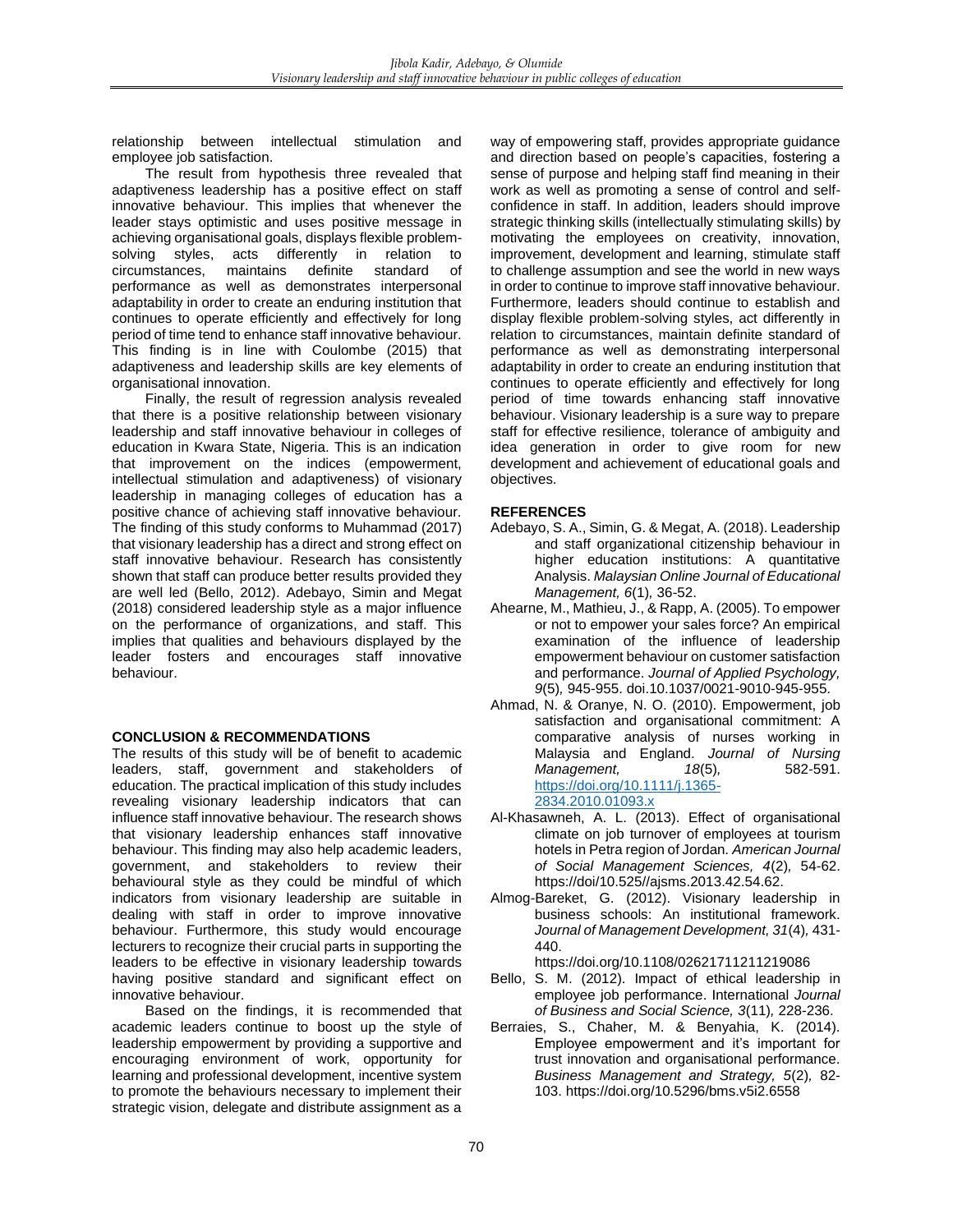- Camps, J. & Torres, F. (2011). Contingent reward leader behaviour: Where does it come from? *System Research and Behavioural Sciences, 28*(3)*,* 212- 230. https://doi.org/10.1002/sres.1067
- Cheung, A. C. K. & Wong, P. M. (2011). Effects of school heads and teachers' agreement with the curriculum reform on curriculum development progress and student learning in Horgkong, *International Journal of Educational Management,*  25(5), 453-473. doi 10-1002/sres.1067
- Choi, S. L., Wan-Mardhia, M. Y., & Low, H. H. (2014). The impact of transformational leadership style on job satisfaction. *World Applied Sciences journal, 29*(1)*,* 117-124.
- Coulombe, C. (2015). Innovation, adaptiveness leadership and project management. *Review of Integrative Business and Economics Research,* 4(4)*,* 225-236.
- Creswell, J. W., & Creswell, J. D. (2017). *Research design: Qualitative, quantitative, and mixed methods approaches*. Los Angeles, CA, USA: Sage Publications.
- Dhammika, K. A. S. (2013). Visionary leadership and organisational commitment: The mediating effect of leader member exchange. *Wayamba Journal of Management,* 4(1), 1-10. https://doi.org/10.4038/wjm.v4i1.7452
- Dierendonek, D. & Dijkstra, M. (2012). The role of the followers in the relationship between empowering leadership and empowerment: A longitudinal investigation. *Journal of Applied Social Psychology, 42*(1)*,* E1-E20. doi:10.1111/j.1559- 1816.2012.01022.x
- George, D. & Mallery, P. (2001). *SPSS for windows step by step: A simple guide and reference* (3rd. Eds). Boston, MA, USA: Allyn and Bacon.
- Hamad, S. S. (2010). Antecedents and consequences of employees' empowerment. *Management review: An international journal, 5*(1)*,* 64-94.
- Janssen, O. (2000). Job demand perceptions of effort reward, fairness and innovative work behaviour. *Journal of Occupational and Organisational Psychology, 73,* 287-302.
- Janssen, O. (2005). The impact of perceived influence and supervisor supportiveness on employee innovative behaviour. *Journal of Occupational and Organisational Psychology, 78*(4)*,* 573-579.
- Janssi, K. S. & Dionne, S. D. (2003). Leading for creativity: The role of unconventional leader behaviour. *Leadership Quarterly, 14,* 475-498.
- Khanka, S. S. (2009). Organisational behaviour. Ram Nagor-New Delhi, India: S. Chand and Company Ltd.
- King, G. A. (2010). Resilience and leadership: The selfmanagement of failure (M. G. Rothstein, Ed.). In M. G. Rothstein & R. J. Burke (Eds.), *New horizons in management: Self-management and leadership development* (pp. 361–394). Edward Elgar Publishing. https://doi.org/10.4337/9781849805551.00021
- Madhavan, N. (2014). Employees' empowerment towards innovation. *Review of Literature, 2*(2)*,* 1- 6.
- Masi, R. T., & Cooke, R. A. (2000). Effects of transformational leadership on subordinate motivation, empowering, norms and organisational productivity. *The International Journal of Organisational Analyses, 8*(9)*,* 16-47.
- Mayer, A. (2013). *Introduction to statistics and SPSS in*  psychology (1<sup>st</sup> ed.). London, England: Pearson Education Limited.
- Mclarnon, M. J. W. & Rothstein, M. G. (2013). Development and initial validation of the workplace resilience inventory. Journal of Personnel Psychology, 12(3), 63-73. doi:10.1027/1866-5888/a000084.
- Moss, S. A., & Ritossa, D. A. (2007). The impact of good orientation on the association between leadership style and follower performance, creativity and work attitude*. Leadership Journal, 3*(4)*,* 433-456.
- Muhammad, A. (2017). The impact of visionary leadership, learning organisation and innovative behaviour to performance of customs and excise functional. *International Journal of Human Capital Management,* 1(2)*,* 52-60. https://doi.org/10.21009/IJHCM.012.07
- Mumford, M. D. (2000). Managing creative people: Strategies and factics for innovation. *Human Resources Management Review, 10*(3)*,* 313-351. https://doi.org/10.1016/S1053-4822(99)00043-1
- Mupa, P. (2015). Visionary leadership for management of innovative higher education institutions: leadership trajectories in a changing environment. *Research on Humanities and Social Sciences, 5*(13), 43-50.
- Mushipe, Z. J. (2011). Employee empowerment and job satisfaction: A study of the employees in the food manufacturing sector in Zimbabwe. *Interdisciplinary Journal of Contemporary in Business, 3*(8)*,* 18-41.
- Ogala, M. G. O., Sikailieh, D. & Linge, T. (2017). The influence of intellectual stimulation leadership behaviour on employee performance in SME in Kenya. *International Journal of Business and Social Science, 8*(3)*,* 89-99.
- Peter, P. K. & Retselisitsoe, L. S. (2013). Leadership organisational citizenship and innovative work behaviours in Lesotho: Exploratory evidence. *Journal of Language, Technology and Entrepreneurship in African, 4*(2)*,* 46-58.
- Research Advisor (2006). Sample size table. http://www.research-advisor.com
- Wilson-Evered, E., Dall, P. & Neale, M. (2001). The influence of leadership on innovation at work. In Parry, K. W. (Ed.). *Leadership in the Antipodes: Findings, Implications and a Leader Profile*. News Zealand: Victoria University of Wellington. Pp. 46- 77.
- Sanchez-Cardona, I., Salanova, M., & Llorens-Gumbau, S. (2018). Leadership intellectual stimulation and